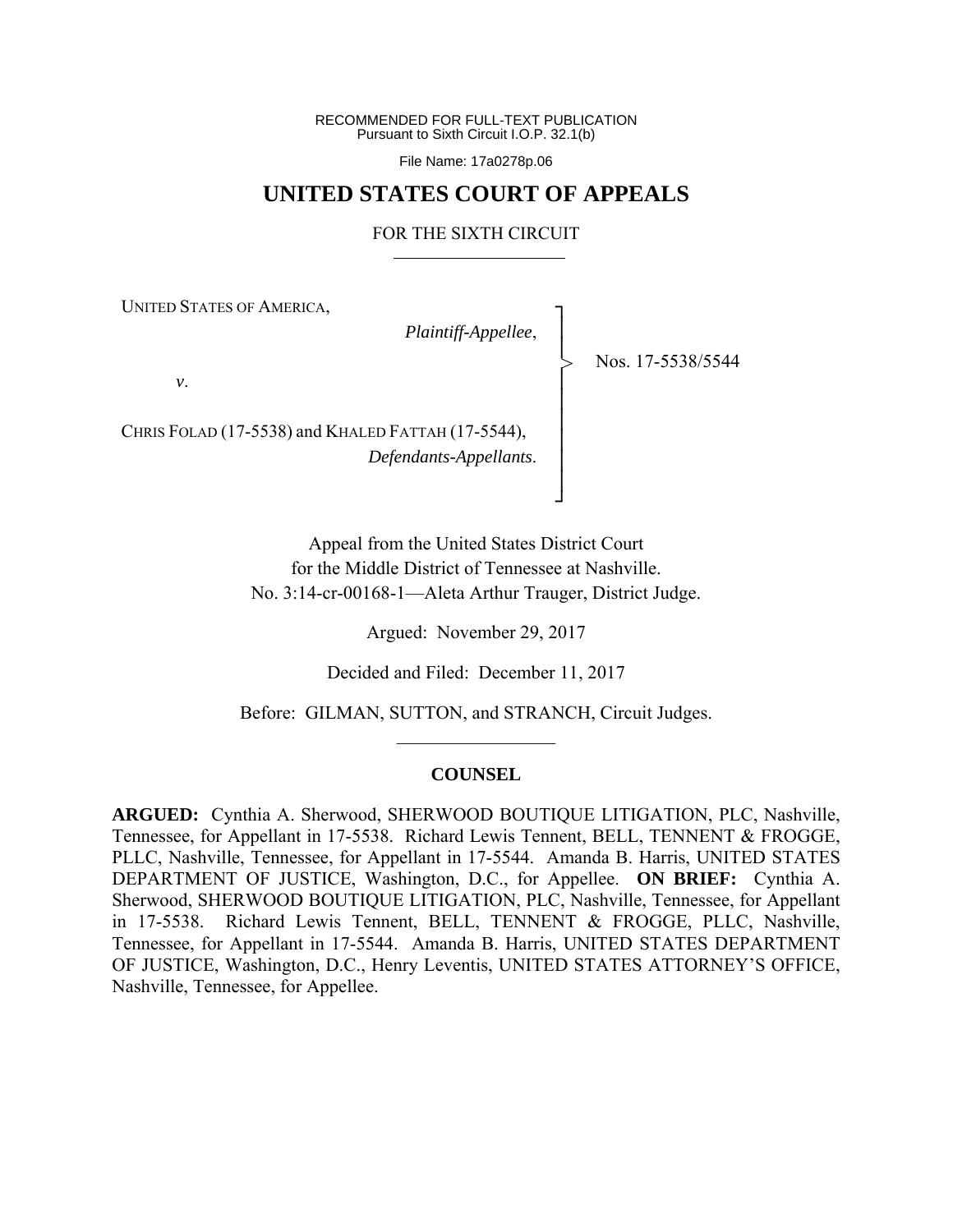## **OPINION**

 $\frac{1}{2}$ 

 $\frac{1}{2}$ 

SUTTON, Circuit Judge. Best we can tell, the crime at issue in this case and the issue prompted by it are unique.

The crime: Individuals reprogrammed ATMs to dispense \$20 bills for each \$1 they were supposed to dispense. Requesting \$40 at a compromised ATM thus would deliver forty \$20 bills instead of two. All told, the artful technicians extracted from the ATMs more than \$600,000 that did not belong to them. The ATMs were owned by a company that does business in Tennessee, infelicitously named SafeCash Systems. SafeCash investigated the crimes and found evidence that a former employee who serviced the machines, Chris Folad, and his friend, Khaled Fattah, engineered the scheme. They turned the information over to the government, prompting several criminal convictions, one-year sentences for Folad and Fattah, and a predictable restitution order.

The issue: After the scheme had ended and after SafeCash, the owner of the ATMs, had determined what had happened, SafeCash replaced seventeen of the relevant eighteen ATMs in response to a federal regulation requiring that they be accessible to individuals with sight impairments. That amounted to the destruction of potentially exculpatory evidence, Folad and Fattah claim, and thus violated their due process rights. For the reasons that follow, we affirm the convictions and sentences.

I.

 SafeCash owns and operates ATM machines in Nashville and Memphis. Although SafeCash stocked its machines with only \$20 bills, the machines were capable of dispensing different denominations. Taking advantage of that capability required an ATM technician to log on to the machine with the master passcode, reprogram the denomination code, and replace the \$20 bills with bills of the new denomination.

 In March 2010, SafeCash discovered that someone had reprogrammed one of its machines to dispense \$1 bills without replacing the \$20 bills with singles. This meant that the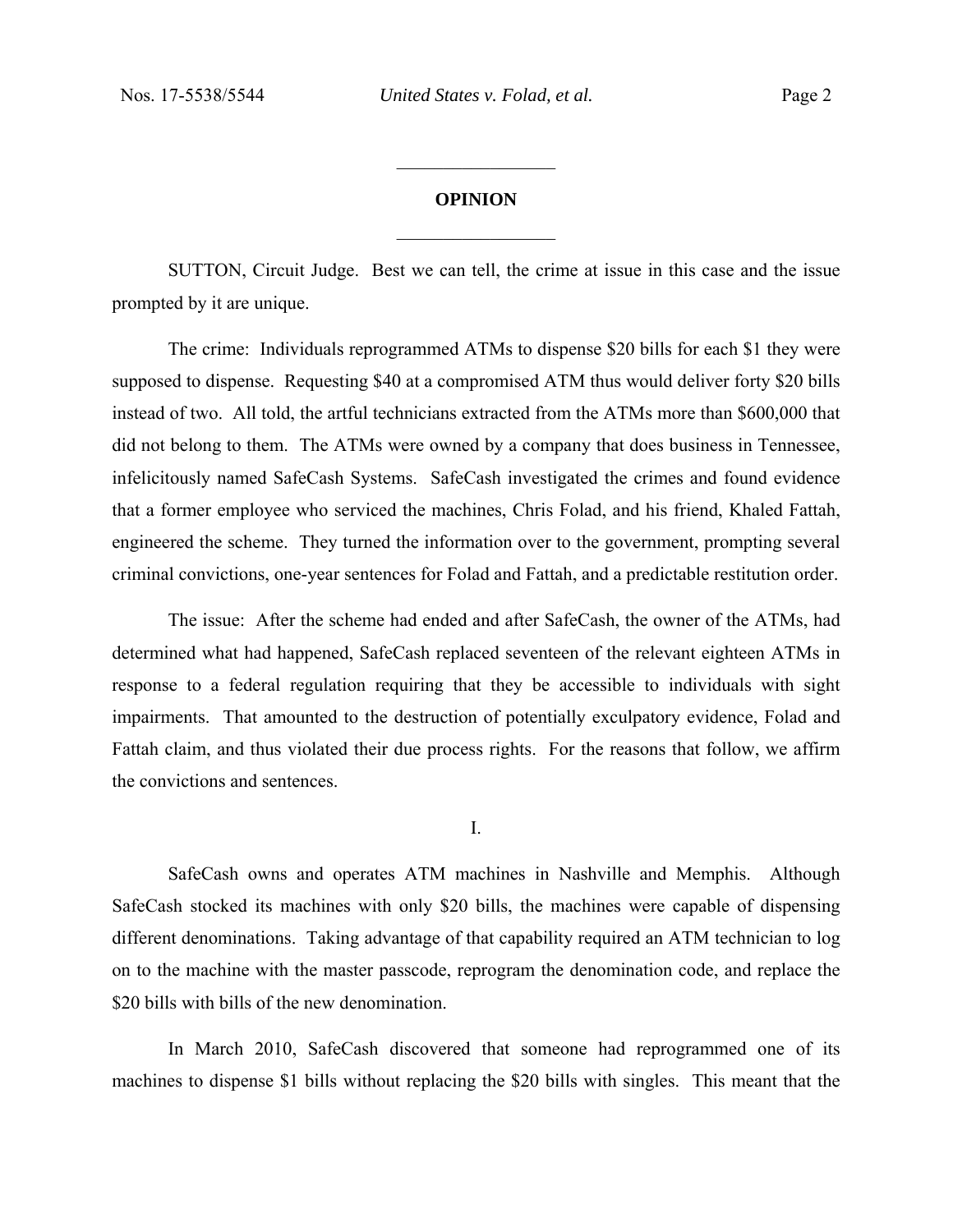machine thought it was dispensing \$1 bills when in truth it was dispensing twenties. Requesting \$40 from the ATM would therefore net forty \$20 bills for a total of \$800. In each instance, the perpetrators made several \$40 withdrawals before covering their tracks by reprogramming the machine's denomination code back to \$20 bills.

 SafeCash opened an internal investigation. Security footage suggested that Chris Folad (a former SafeCash ATM technician) and Khaled Fattah (his friend) might be the culprits. Comparing the ATM logs with bank records obtained from the police suggested the same thing. Folad and Fattah's bank records also revealed that they made suspicious withdrawals from seventeen other SafeCash ATMs. In some instances, they withdrew \$6 and \$13, amounts that were impossible to withdraw without reprograming the denomination codes. In another instance, they used seven different debit cards to make twenty \$40 withdrawals in a single day. And in yet another instance, they made five withdrawals in four minutes from the same ATM. On top of that, the bank records revealed that Folad and Fattah used thirteen different debit cards and nine different bank accounts (including a joint account) to withdraw money from SafeCash ATMs.

SafeCash directed its employees to check the ATM logs to determine whether the withdrawals were fraudulent. Because the ATMs stored a limited number of transactions, employees could not find log entries for many of the suspicious withdrawals. But they did locate some of the log entries from four of the ATMs and printed out some of those records. They provided this information to federal law enforcement officials in 2010.

Soon after SafeCash concluded its internal investigation, the Department of Justice issued new regulations under the Americans with Disabilities Act. Those regulations required ATM operators to ensure that visually impaired customers could access their machines and obligated them to refit their ATMs with headphone jacks. SafeCash determined that it was more cost effective to purchase new ATMs than to refit the old ones. By 2015, SafeCash had replaced seventeen of the eighteen ATMs involved in the fraud. The one ATM that SafeCash did not replace was a newer model that already complied with the regulations.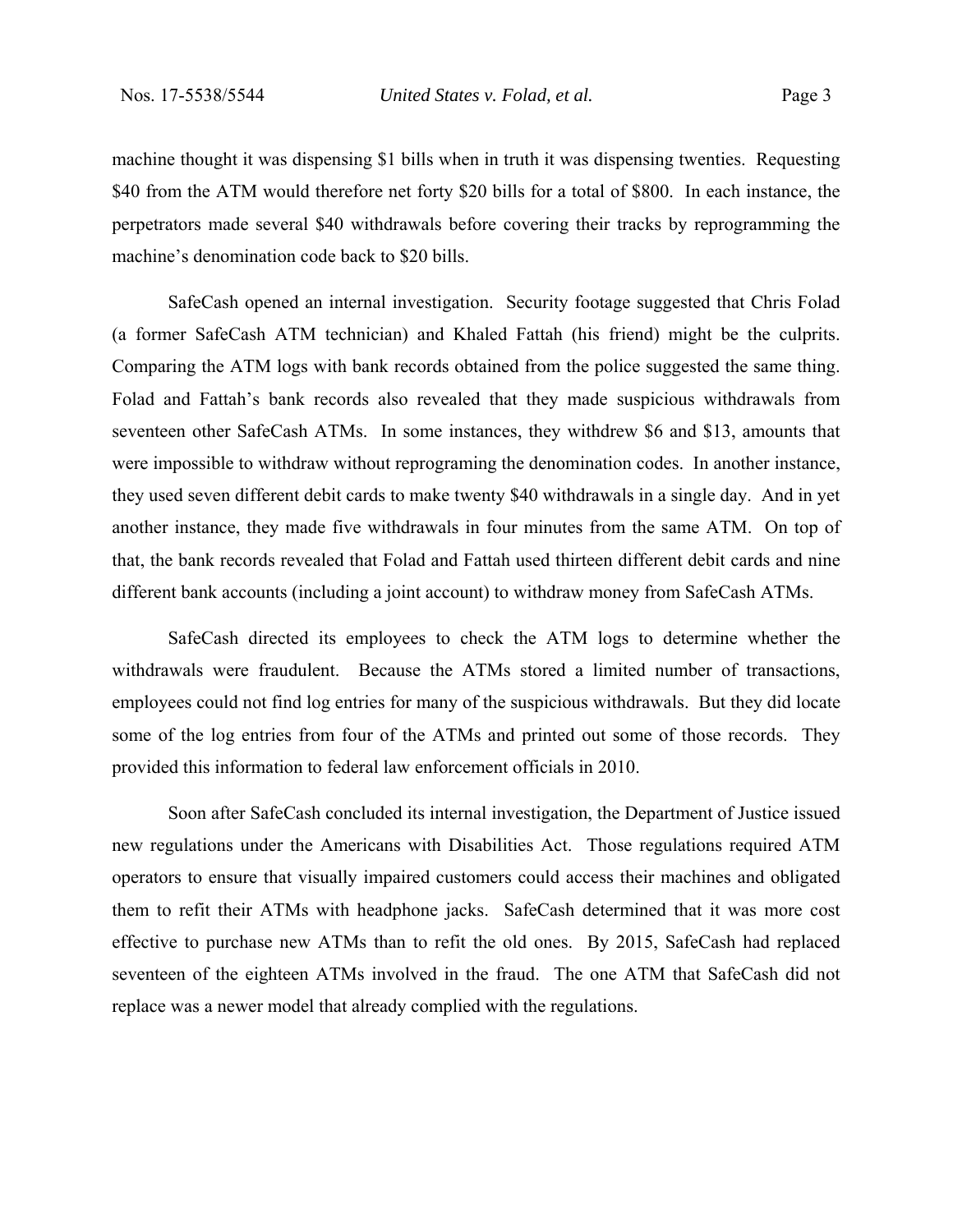The government indicted Folad and Fattah in October 2014. The pair moved to dismiss the indictment. The ATMs, they argued, contained exculpatory evidence, and SafeCash's decision to replace the ATMs violated their due process rights.

After conducting an evidentiary hearing, the district court denied the motion. The jury convicted Folad and Fattah on all counts after a three-day trial. The court sentenced them to oneyear sentences and imposed a joint and several restitution order in the amount of \$616,246.

#### II.

 Folad and Fattah make one argument on appeal: The district court should have dismissed the indictment because SafeCash destroyed exculpatory, or at least potentially exculpatory, evidence when it replaced the ATMs.

The first problem with this argument is that SafeCash, not the government, made the decision to replace the machines. The government had nothing to do with it. The Due Process Clause—"No person shall . . . be deprived of life, liberty, or property, without due process of the law"—applies to action by the government, not action by private entities. *Flagg Bros. Inc. v. Brooks*, 436 U.S. 149, 166 (1978). No precedent from the United States Supreme Court or this Court supports the idea that the government violates a criminal defendant's due process rights when a *private party*, with no support from the government and no inducement by the government, fails to preserve relevant evidence.

Folad and Fattah instead borrow from the teachings of search-and-seizure cases arising under the Fourth Amendment and confession cases arising under the Fifth Amendment. In the Fourth Amendment context, we have held that the government might violate a defendant's rights by "instigat[ing]" or "encourag[ing]" a private party to search a defendant on its behalf. *United States v. Lambert*, 771 F.2d 83, 89 (6th Cir. 1985).In the Fifth Amendment context, courts have held that the government might violate a defendant's rights by coercing or encouraging a private party to extract a confession from a criminal defendant. *See, e.g.*, *United States v. Garlock*, 19 F.3d 441, 443–44 (8th Cir. 1994). But these cases offer no aid to the defendants here. No evidence shows that the government coerced or instigated or encouraged SafeCash to replace the ATMs, or indeed knew SafeCash planned to do so.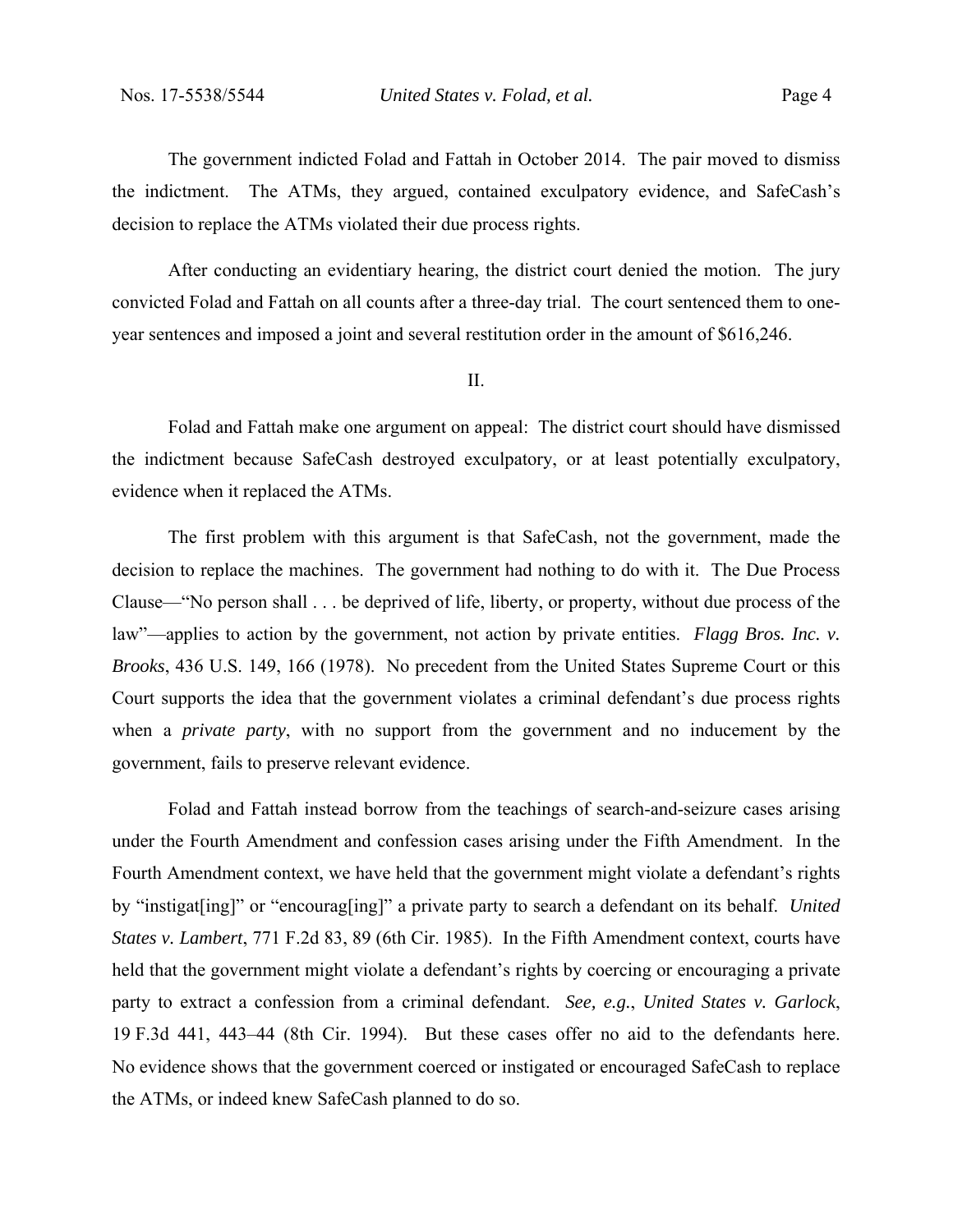Even if we overlooked this problem and even if for the sake of argument we treated SafeCash as an agent of the Federal Government, the claim would fail all the same. The Due Process Clause prohibits the government from destroying evidence in a criminal case under specific circumstances. Of import here, it makes a difference whether the evidence was (1) apparently exculpatory at the time it was destroyed or (2) only "potentially useful" at the time it was destroyed. *Arizona v. Youngblood*, 488 U.S. 51, 57–58 (1988). The failure to preserve the former violates due process regardless of the government's good or bad faith. *Brady v. Maryland*, 373 U.S. 83, 87 (1963). But destruction of the latter offends due process only if done in bad faith. *Youngblood*, 488 U.S. at 57–58.

 Neither line of precedent supports Folad and Fattah. The defendants have not shown that the ATMs contained apparently exculpatory evidence. So far as the record shows, the ATMs were more likely to confirm their guilt than to establish their innocence. Folad and Fattah's bank records showed that they made withdrawals in suspicious amounts (\$6 and \$13) and in suspicious circumstances (multiple withdrawals with different debit cards from the same ATM on the same day). The ATM logs likely would have confirmed the fraudulent nature of those withdrawals.

The defendants fare no better under the second test because they have not shown that the government violated their due process rights by destroying "potentially useful" evidence in bad faith. No evidence shows, or even suggests, that SafeCash or the government agents acted in bad faith.

SafeCash, the victim of the fraud, understandably conducted an internal investigation to find out what had happened. After they figured out the fraud and who did it, they turned over the results of their investigation to government agents. The government then used that information to prosecute Folad and Fattah. When SafeCash decided to replace the ATMs, the decision had nothing to do with this investigation or this prosecution. The company made the change to comply with new federal regulations under the Americans with Disabilities Act. Nor were federal prosecutors involved in the decision or for that matter aware of it. The record thus reveals no "official animus" or "conscious effort" on the part of the government or SafeCash "to suppress exculpatory evidence." *California v. Trombetta*, 467 U.S. 479, 488 (1984).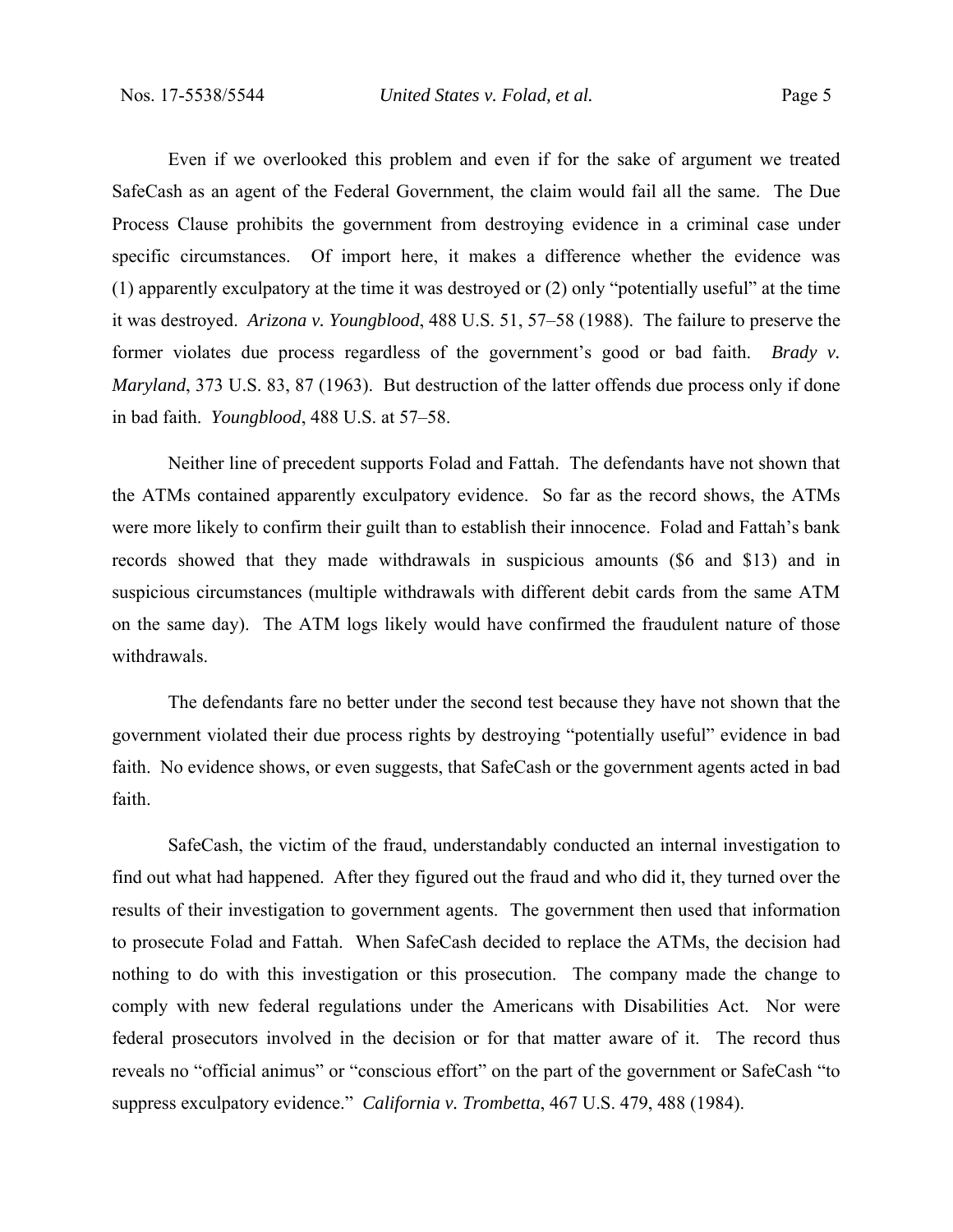Folad and Fattah challenge these conclusions on several grounds. They first insist that the ATMs contained exculpatory evidence—that they should prevail, in other words, under the *Brady* test. SafeCash's ATMs, they point out, could dispense a maximum of 40 individual bills. And bank records showed that some of Folad and Fattah's withdrawals were for \$60 and \$100. These withdrawals, they argue, must therefore be legitimate, and the ATM logs would have confirmed as much. But evidence that the defendants (or their family members) made *some*  legitimate withdrawals over the four-month period of the scheme does not undermine the evidence of their guilt. Some legitimate withdrawals do not establish the innocence of other withdrawals.

Folad and Fattah next argue that the ATMs might have provided exculpatory evidence for *sentencing* purposes. They point out that proof that the \$60 and \$100 withdrawals were legitimate could have changed the "total loss amount" used to calculate their recommended sentencing ranges under the Sentencing Guidelines. But that is not so. The record shows that the government *already excluded* the \$60 and \$100 transactions from its calculation of the total loss amount. R. 115 at 151; R. 158 at 43.

Nor is this the defendants' only problem on this score. The remedy for failing to preserve evidence that is relevant for sentencing would be a new sentence, *see Cone v. Bell*, 556 U.S. 449, 473–76 (2009), not the relief they seek: dismissal of the indictment. The defendants have not challenged their sentence, perhaps because the district court gave them a significant discount on the recommended guidelines range—a 12-month sentence instead of the recommended 37**-**month sentence at the low end of the range.

The ATMs, they add, might have revealed other exculpatory evidence: software upgrades that would have prevented the fraud; proof that ATM journals did not have limited storage capacities; and "discrepancies" in SafeCash's records and proof that SafeCash lied about why it replaced the ATMs. But none of these possibilities shows that the ATMs contained materially exculpatory evidence. At most, they raise the possibility of helpful evidence or "potentially exculpatory" evidence. That does not suffice under the *Brady* test.